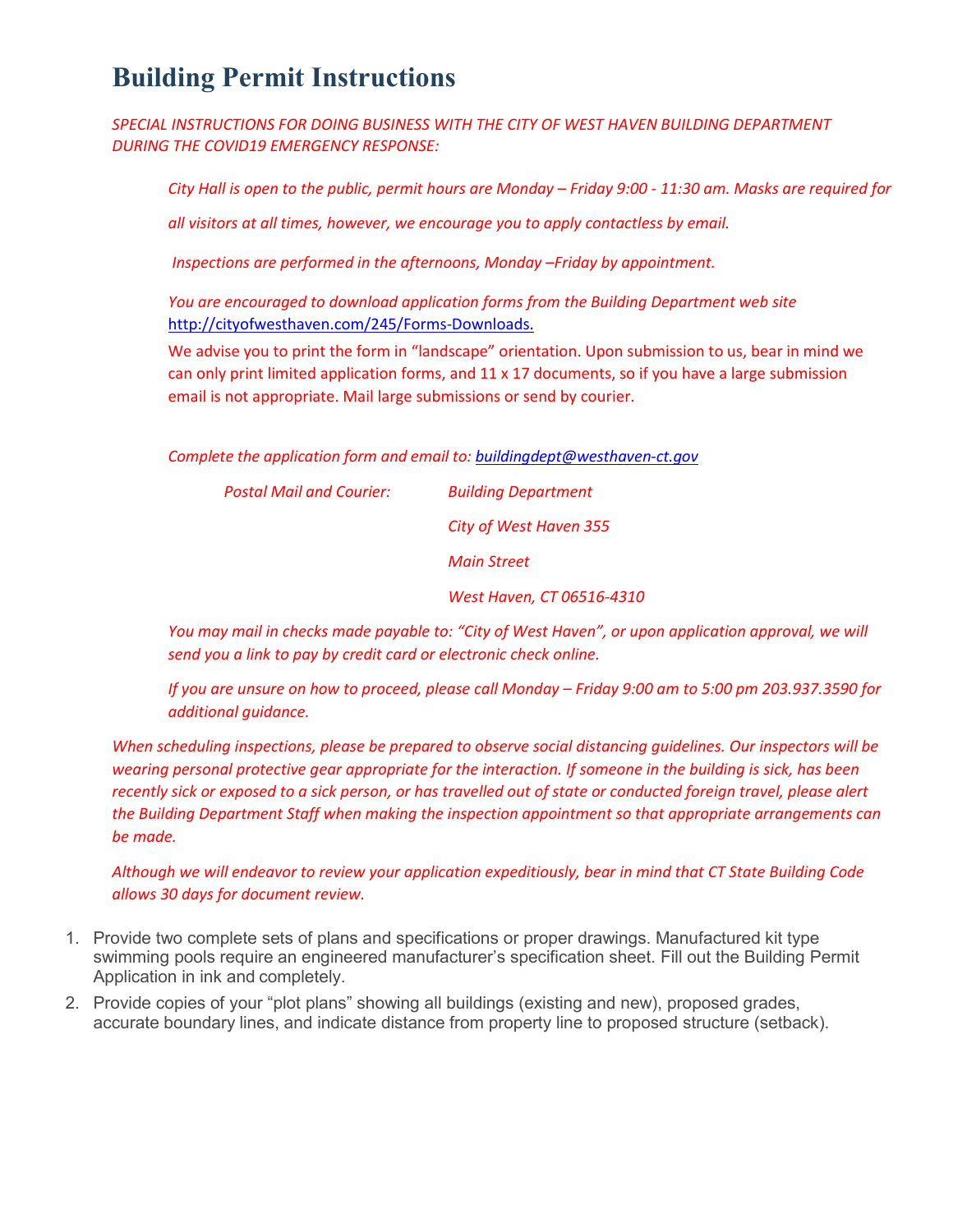- 3. For all construction, provide a list of all contractors hired to work at site and current copies of their workers' compensation coverage (or the signed affidavit form). A copy of the home improvement contractor's registration or new home contractor license where required by law.
- 4. Include information on Historic Building status, if applicable.
- 5. All applications must be reviewed by the Zoning Enforcement Officer for compliance with City Zoning, Inland Wetland, and Flood Plain Management ordinances. Certain activities may require referral to the Planning Commission, City Engineer, Sewer Commission, Flood Plain Manager, or Inland Wetland Commission.
- 6. One- and two-family dwellings, garages, sheds, etc., go to step 9.

All other permit applications, see A and B below:

(A) Fire Marshal's approval is required on all other building permit applications and plans. (Three separate fire districts)

(B) Health Department will review for all business licenses (restaurant, barber, grocery, etc.) septic system approvals and wells.

## 7. Pay filing fees. (Fee Schedule (PDF))

Additional Information as Required

(A) Architect and/or engineer's seal and signature on all plans required by Connecticut General Statutes.

(B) Special Inspection statements as required by the CT State Building Code, Chapter 17.

(C) Plans shall indicate: Use groups; type of construction; dimensions of all elements; uses of all rooms; commodities being stored; materials used; fire resistance ratings with tested design sources.

## **Permit Application Checklist**

- o Planning and Zoning Approval.
- o City Fire Marshal Approval is required for every application (other than Townhouses, oneand two-family dwellings and their accessory structures). Please apply separately and simultaneously to the Fire Marshal for your district.
- $\circ$  Sewer Commission Approval: If the structure is on or going to be connected to public sewers.
- o City Health Department Approval: For food establishments, Licensed Health Care Establishments, connection to a septic tank, etc.
- $\circ$  Tax Clearance Certificate: The Building Department will look up the tax status of the parcel upon application. If the record shows a delinquency, applicant will be required to solve the issue with the Tax Collector's office, and obtain a tax clearance certificate.
- o Workers' Compensation Certificate: Proof of workers' compensation insurance certificate valid in CT (Or, if a homeowner or sole proprietor, a workers' compensation affidavit form.)
- o Please be sure that Building Permit Applications are properly filled out in their entirety. If a person other than the owner applies for a Building Permit Application, it must be signed by the owner authorizing the applicant to do the proposed work, or the applicant must sign a notarized statement indicating they have the owner's permission to apply. Where applicable, a State of Connecticut license/registration number must be presented with your application.

In addition to any other requirements, the State of Connecticut Building Code requires the following information: